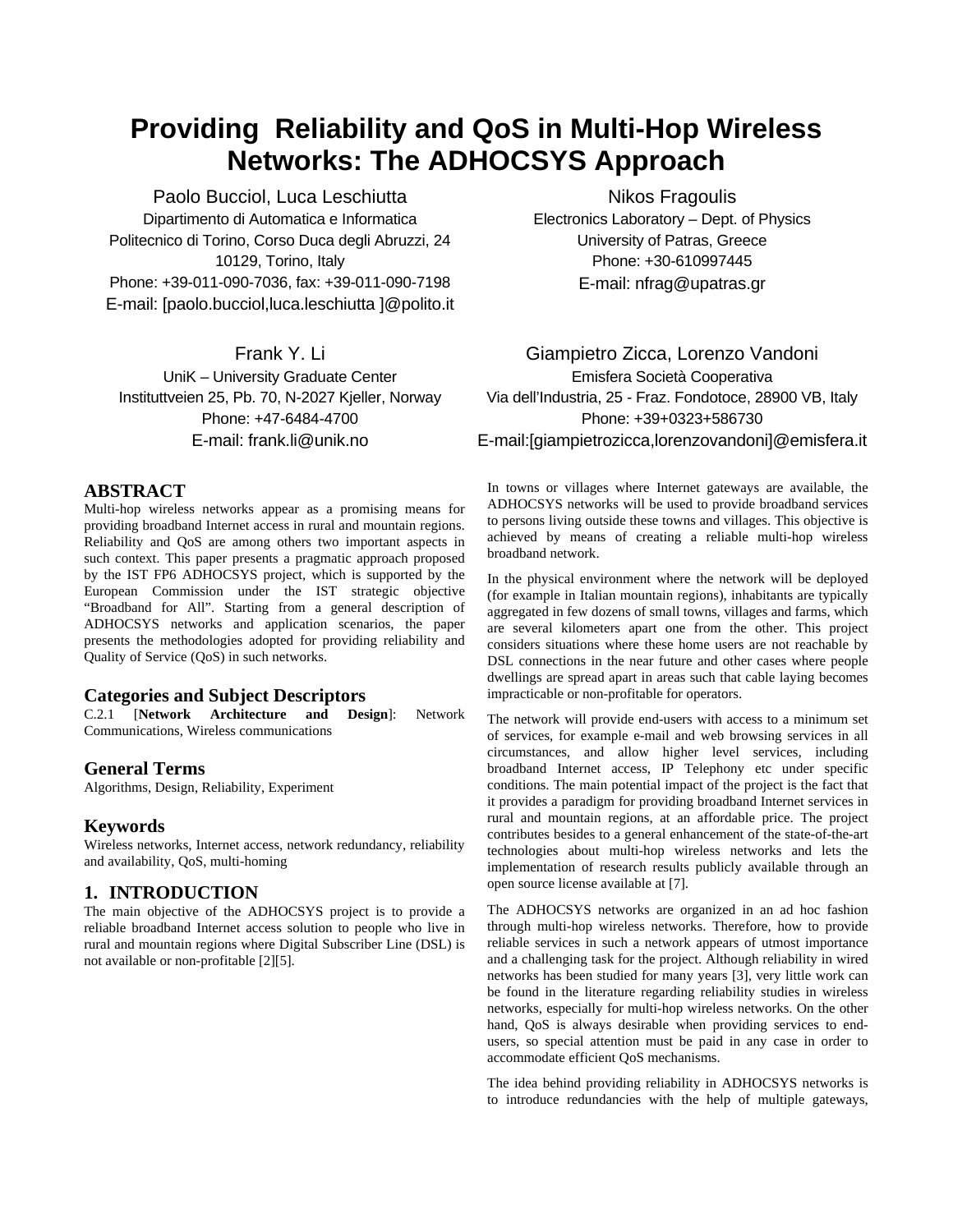redundant nodes and multiple channels. A smart routing algorithm has been used to exploit redundancy, and to allow for the network to continue working properly in case of failure of one or several nodes or links.

QoS mechanisms, on the other hand, allow the allocation and optimization of the different service strategies for various traffic flows, depending on the specific application class and requirements. The main goal of QoS provisioning in ADHOCSYS networks is to provide end-users with a network in which they can access an essential set of Internet services with satisfied expectations, and at the time, maximizing network utilization for other types of services.

The rest of this paper is organized as follows. Section [2](#page-1-0) gives a description of ADHOCSYS network architecture and typical scenarios. Section [3](#page-1-1) introduces our approaches to reliability prediction and QoS mechanisms. Section 4 presents the ADHOCSYS reliability prediction model, and then this reliability analysis and availability prediction model is applied to a few case studies with numerical results in Section [5.](#page-5-0) Finally, the concluding remarks are given in Section [6](#page-6-4).

# <span id="page-1-0"></span>**2. NETWORK ARCHITECTURE AND APPLICATION SCENARIOS**

In the following, we describe briefly the network architecture, typical application scenarios in ADHOCSYS networks, before reliability and QoS considerations are presented in the next section. Other aspects of the project, such as routing, power supply, security and authentication, are not addressed in this paper. More detailed information on those topics can be found in [\[2\]](#page-6-0) [\[3\].](#page-6-3)



**Figure 1. Typical ADHOCSYS network scenario.** 

# <span id="page-1-1"></span>**2.1 Network architecture**

An ADHOCSYS network might be large in terms of both geographic expansion and the number of nodes. Therefore a hierarchical architecture is needed to allow ADHOCSYS scaling from few dozens nodes to several hundreds, or even more, nodes. A 2-tier hierarchy is a good trade-off between network complexity and scalability.

Figure 1 illustrates the ADHOCSYS architecture and a typical application scenario. The first tier backbone network is represented in red, while the second tier mesh networks are represented in blue. The second tier nodes act also as APs for the end-users.

The first tier backbone network is a standard multi-hop wireless network consisting of several long wireless links. Long distances and short delays between transmitters and receivers will be achieved via IEEE 802.11 protocols directional antennas and fine tuning. The second tier network is a mesh access network which takes care of the physical (PHY) and Medium Access Control (MAC) layer issues in 802.11 wireless networks. The OLSR (Optimized Link State Routing) protocol is adopted in our networks with several enhancements implemented by the ADHOCSYS project. More detailed information regarding our OLSR enhancements can be found in [3].

It is worth mentioning that typical ADHOCSYS scenarios are based on static network topology, which is similar to mesh networking architecture. Mobile nodes are allowed as end-users, but they do not participate in routing.

# **2.2 Application scenarios**

Various application scenarios have been envisaged for ADHOCSYS networks, as discussed in [\[1\]](#page-6-5) [\[2\]](#page-6-0). However, only the primary application scenario defined in ADHOCSYS, which is targeted at providing broadband Internet access to rural and mountain areas through available gateway(s) at the edge(s) of towns and villages, is presented here.

The network is composed of several access networks interconnected by the backbone network.

Both the backbone and the access networks consist of a set of fixed access points organized in an ad hoc fashion, with redundant links. For both the backbone and the access networks, the adoption of standard 802.11a/b/g devices is envisaged. The backbone layer consists of long high-capacity wireless links connecting towns, villages, farms, groups of isolated houses, skiing resorts and tourist resorts, as well as access networks. The access networks consist of short wireless links connecting together fixed end-users located in the same area and a set of hot-spots through which both fixed and nomadic users can access the network.

The gateway nodes to the Internet are usually located at the edges of one or more towns/villages. As we will see later, several gateways should be installed, in order to provide different routes to reach the Internet (i.e. the network should be multi-homed).

# **3. RELIABILITY AND QoS CONSIDERATIONS**

# **3.1 Reliability considerations**

In order to achieve reliability in ADHOCSYS networks, several aspects which affect reliability have been considered in our study. These aspects are node reliability, power supply reliability, software reliability and link reliability.

Node reliability may be affected by many factors. Particularly extreme weather conditions such as snow, wind, lightning, very low or very high temperature could lead to antennas bending, structural failures or misalignment with consequent degradation of link quality. The same weather conditions could cause electrostatic discharges on network hardware or hardware working outside operating temperature range or short circuits due to water leakage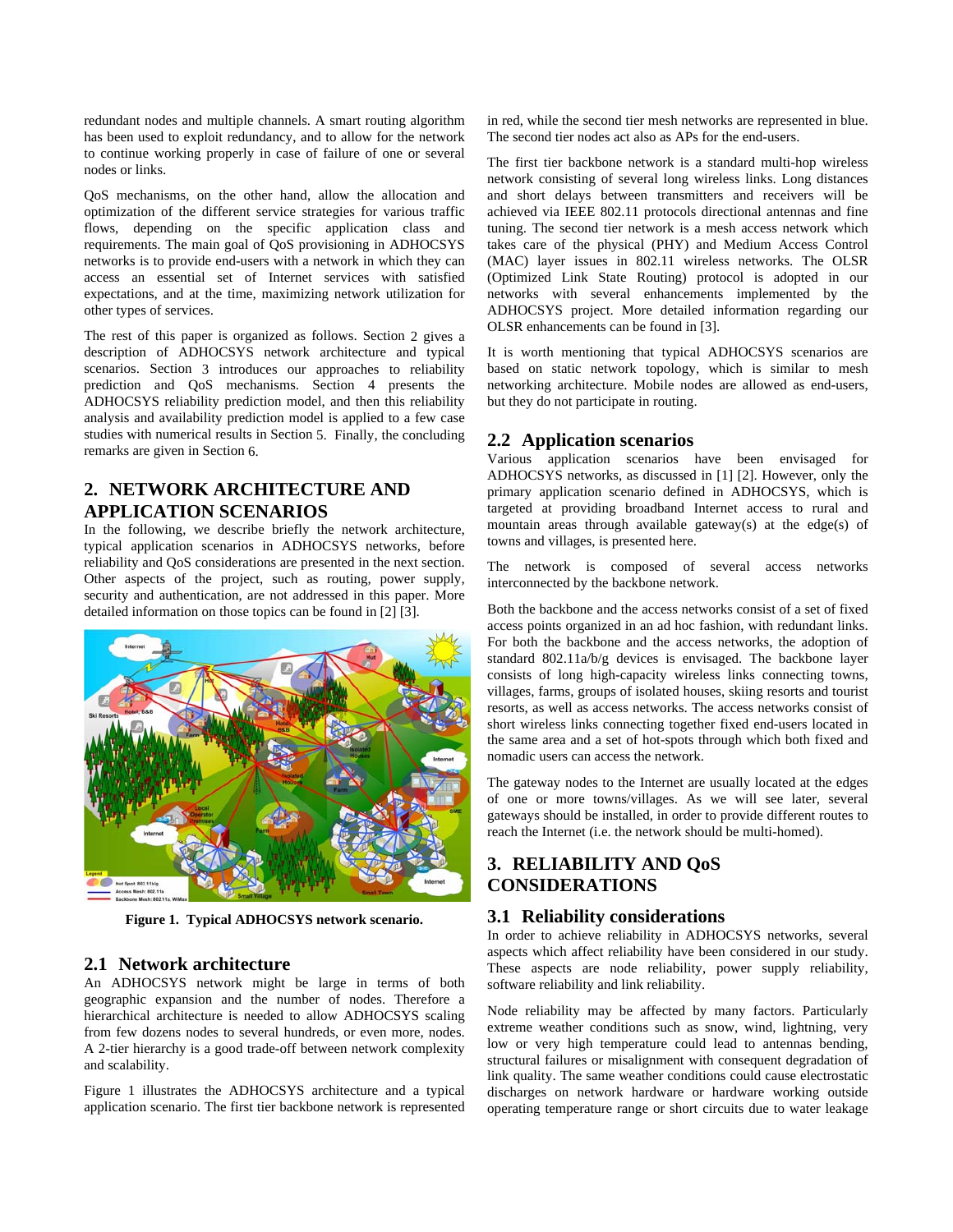or condensation inside the hardware. On the other hand rain and hail would not impair link quality because signal wavelength is not comparable to raindrop's size.

Power supply reliability may be affected by drained batteries and power outages. The problem of drained batteries may occur to nodes which are installed outdoors where AC supply is not available. The problem of sudden power outages caused e.g. by lightning has been addressed by trying to avoid them (through power supply redundancy), and by ensuring proper down and restart of the system in cases when power failures can not be avoided (through power watchdog). The network must be able to provide basic services even in case of power outages.

Software reliability involves the ability to deal with unexpected situations such as sudden cold restart due to temporary power outages or partial hardware damages. The software should continuously analyze node performance, compare it with baselines and send alerts to prevent node failures or battery outage. Software must be robust and should provide a quick and easy way to fix vulnerabilities.

Link reliability may be affected by the instability of wireless channels itself. Other factors such as weather condition, interference etc may also have influence on link reliability of certain paths. To provide non-interrupted services to end-users, reliable routing mechanisms are required so that an end-to-end path is still available even if there is a link break along the routing path.

## **3.2 QoS considerations**

ADHOCSYS project is aimed in first instance at providing to all end-users an essential set of services, which includes e-mail and web browsing. High level services, such as high quality video streaming, IP Telephony and emergency calls, may be provided under specific conditions, depending on particular ADHOCSYS application scenarios. Providing consistent service differentiation and deterministic QoS, however, is a challenging task in all wireless networks. This is mainly due to the nature of the wireless communication medium and due to the characteristics of the CSMA/CA protocol for channel access used by devices compliant to the 802.11 standard [\[9\].](#page-6-6)

To overcome these problems, the IEEE 802.11e TG has standardized an enhanced MAC protocol, aiming at providing mechanisms for service differentiation [\[10\].](#page-6-7) The Wi-Fi Alliance, on the other hand, defined a specification for the implementation of a subset of the draft 802.11e standard supplement, the so-called Wireless Multimedia (WMM). This choice "… is motivated by the need to prevent market fragmentation caused by multiple, noninteroperable pre-standard subsets of the draft 802.11e standard that would otherwise occur", according to [\[11\]](#page-6-8). This subset of the 802.11e standard, currently implemented in many commercial products, is illustrated in Figure 2. WMM is supported by the wireless devices used in the ADHOCSYS nodes (Winstron™ CM-9). The wireless drivers chosen for ADHOCSYS nodes [\[12\]](#page-6-9) fully support the WMM specifications as well.

<span id="page-2-0"></span>The main drawback of the WMM mechanism is that high efficiency levels in channel utilization are achieved only when it is configured to work in a probabilistic way (soft QoS). In other words, WMM does not offer hard guarantee for service differentiation. Different configurations of WMM, aimed at providing deterministic QoS (hard QoS), can dramatically reduce the overall efficiency in channel utilization.

Nevertheless, deterministic QoS can still be provided by using the QoS features of the Linux Kernel<sup>[1](#page-2-0)</sup>. By using software level (Linux) queueing mechanisms, queue parameters can be set in order to provide deterministic QoS. The Hierarchical Token Bucket (HTB) mechanism [\[16\],](#page-6-10) as part of the Linux Kernel, is implemented in each ADHOCSYS node and manages the node outbound policy. HTB has currently been used in many solutions, as both open source and commercial product. HTB is normally used for service differentiation in wired networks, but can successfully be used also for guaranteeing hard QoS in wireless networks. For instance, it has been used for wireless access during the PyCon 2007 conference, held in Dallas [\[17\]](#page-6-11). Its accuracy has been evaluated with extensive performance tests [\[18\].](#page-6-12) Commercial solutions already exist which implement HTB in order to guarantee accurate traffic shaping [\[18\].](#page-6-13) More related to our work, it has also been reported to successfully work in conjunction with WMM [\[19\].](#page-6-14) In ADHOCSYS networks, HTB will be employed in order to guarantee service differentiation within an ADHOCSYS node, while WMM will perform flow prioritization among different nodes.



**Figure 2. Representation of a subset of the 802.11e MAC.** 

To guarantee interworking between HTB and WMM queueing, classification of the various application types within ADHOCSYS is needed. Each information element (data packet) is classified via a unique IP Type of Service (TOS) value. Such objective is reached by using an open source suite for flow identification and classification which works at the application layer [\[13\].](#page-6-15) No modification to L1 and L2 standards is required, since the tagging is done at L3 (TOS field of the IPv4 header). Similar mechanisms (using 802.1Q VLAN tags) have been considered in [\[15\]](#page-6-16).

Figure 3 shows the mechanism for packet tagging which has been implemented in ADHOCSYS nodes. When an ADHOCSYS node receives a packet, its source is checked. If an incoming packet comes from an external source (Internet gateway, users attached to the ADHOCSYS network), it is analyzed and classified (tagged) by the chosen traffic classification software. This mechanism can be computationally intensive if it is run on all nodes. In a stable ADHOCSYS network, however, the classification is made at the gateway when the packet enters the ADHOCSYS core network. Therefore, the likelihood that a non-classified (non-tagged) packet

 $\overline{a}$ 

<sup>1</sup> Software installed in ADHOCSYS nodes is based on the OpenWRT distribution (URL: http://openwrt.org/).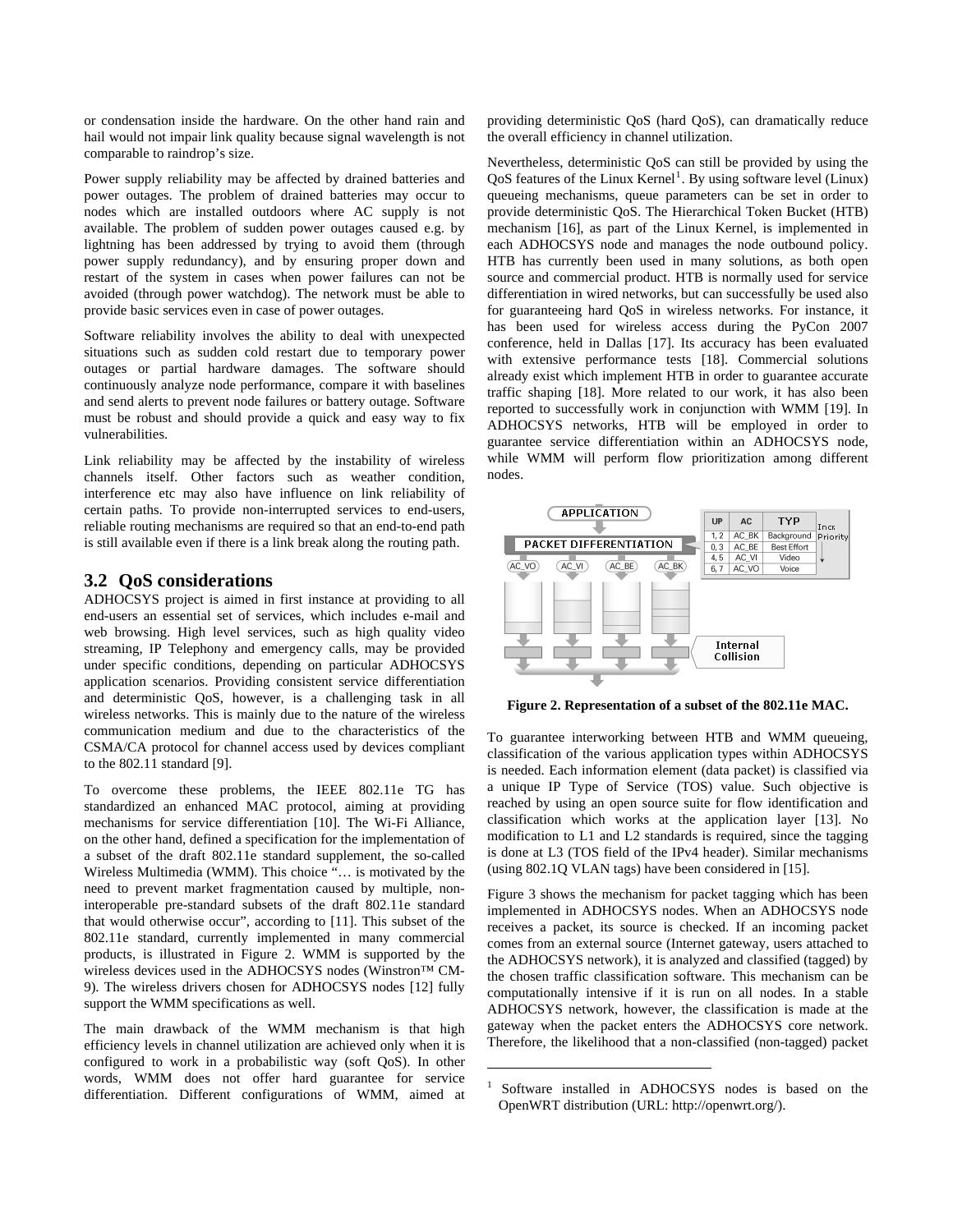enters the ADHOCSYS network (grey dotted line in the following figure) has been kept very low.

As depicted in Figure 3, each packet of a given flow is tagged, depending on which application class the flow belongs to. Applications have been classified based on their QoS requirements:



**Figure 3. Packet classification in ADHOCSYS nodes.** 

- *Class I:* corresponds to applications which have strong latency constraints and small bandwidth such as Voice over IP and chatting applications (jabber, Yahoo! Messenger, etc.).
- *Class II:* is suitable for applications requiring high throughput such as transaction-processing applications.
- *Class III:* corresponds to interactive and best-effort type applications like web-browsing and e-mail.
- *Class IV:* corresponds to routing and battery information.
- *Class V:* corresponds to emergency calls.
- *Class VI:* corresponds to high throughput and latency constraint such as streaming video.
- *Class VII:* corresponds to peer-to-peer (P2P) applications.
- *Class VIII:* corresponds to unclassified traffic.

The above QoS definition for application Classes I, II, III is based on the conventional QoS classification which relies mainly on delay tolerance of different service classes. Classes from IV to VII have been defined in order to allow finer service differentiation policies.

To better exploit the functionalities of the HTB mechanism, these application classes have been further categorized into three application categories. Essential services for both users and networks are inserted in Category A. Category B groups flows with strict delay constraints, while Category C groups high throughput (but not essential) applications and uncategorized flows. Table 1 shows the mapping between application categories, application classes and WMM Access Categories (ACs). Figure 4 shows in more details the service differentiation mechanism in the HTB tree.

| Table 1. Mapping between application classes, application |  |
|-----------------------------------------------------------|--|
| categories and WMM Access Categories.                     |  |

| Category                             | <b>Class</b>    | <b>WMM AC</b>                                       |  |  |
|--------------------------------------|-----------------|-----------------------------------------------------|--|--|
| C                                    | II, VII, VIII   | 0 (Best Effort)                                     |  |  |
| B                                    | I, VI           |                                                     |  |  |
| A                                    | Ш               | 2                                                   |  |  |
| A, B                                 | IV, V           | 3 (Highest Priority)                                |  |  |
| A<br>Ш<br><b>IV</b>                  | Root<br>B<br>VI | Category<br>$\mathcal{C}$<br>Class<br>VI<br>VI<br>П |  |  |
| Figure 4. Structure of the HTB tree. |                 |                                                     |  |  |

It is worth mentioning that one major difference with our QoS class definition, compared with the conventional QoS definition, is related to the different treatment for high bandwidth-demanding multimedia applications. While the conventional QoS vision puts this kind of traffic in the second highest priority class, that is, AC 2 (corresponding to AC\_VI class in the vision of 802.11e/WMM), we allocate this traffic typology to the best effort class (AC 1). In other words, while the conventional QoS definition focuses solely on delay sensitivity of an application, we have further considered bandwidth requirement of an application, in addition to its delay sensitivity, in our traffic class definition.

Note also that our QoS definition is not node-based, but flowbased, which means that the traffic flows generated or received by a node may belong to different classes, as time varies. Therefore, for QoS class priority definition, the precedence has been given to traffic flows belonging to application Class III services, in normal conditions. When emergency calls occur, nevertheless, priority will be given to Class V traffic. Other QoS mechanisms which have been implemented in ADHOCSYS include link capacity and traffic load measurement and per-flow CAC. Please refer to [\[3\]](#page-6-3) for more details.

# **4. RELIABILITY ANALYSIS AND AVAILABILITY PREDICTION**

#### **4.1 Reliability analysis**

In order to obtain network reliability, redundancy is introduced at various levels. Redundancy significantly increases system reliability, and is often the only viable means of achieving reliability. However, redundancy leads to higher cost, and is therefore restricted to critical parts of the system. A quantitative reliability and availability prediction is useful to estimate quality assessment and resource planning (please refer to [\[6\]](#page-6-17) for details of relevant theory).

From a reliability point of view, the ADHOCSYS network can be considered as a complex system, constituting several sub-systems such as nodes, links and Internet gateways, which as a whole must deliver a reliable service to the end-users. Each sub-system contributes to overall reliability of the system and their reliability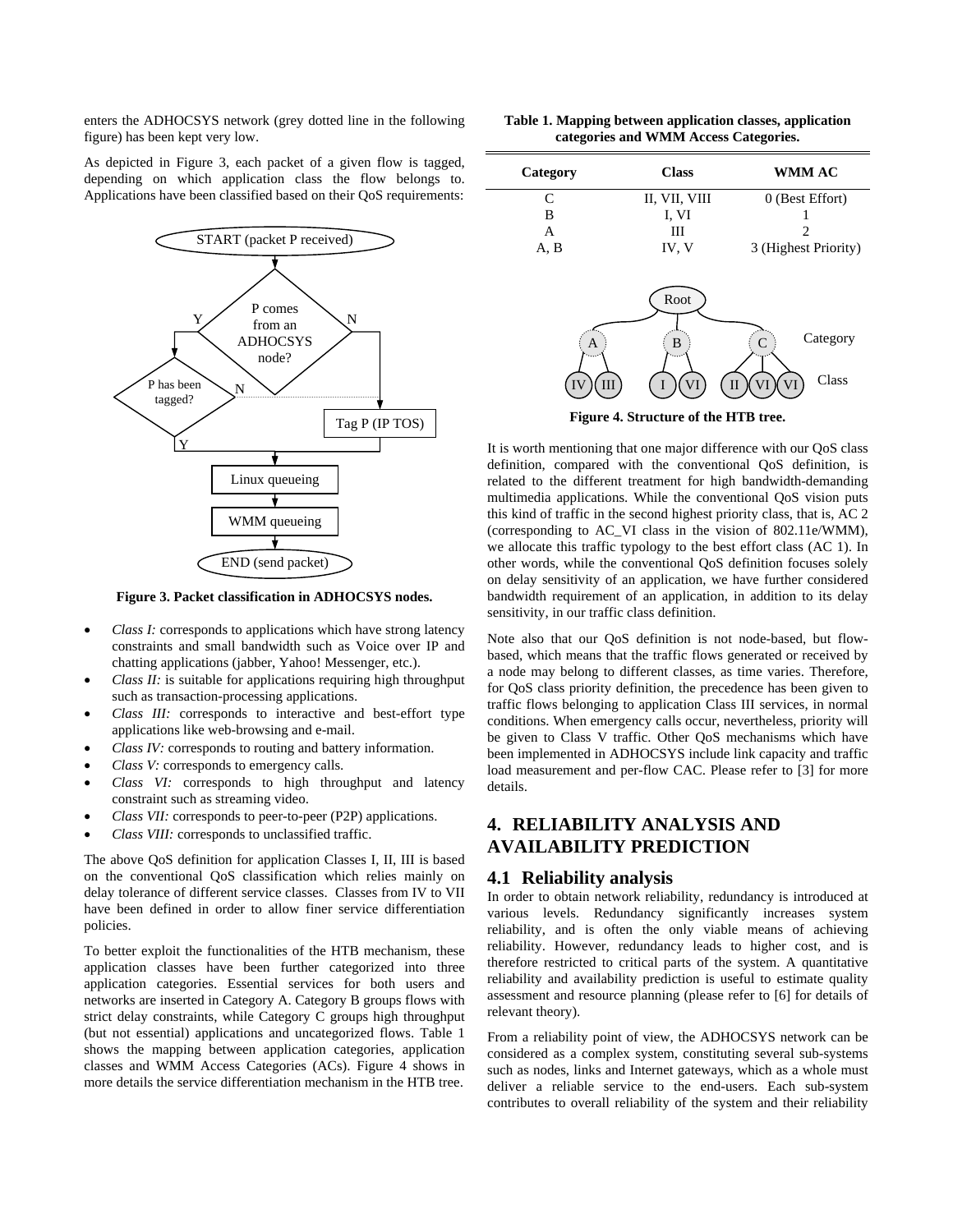measurement is possible with the evaluation of particular parameters, such as Mean Time Between Failure (MTBF), a common reliability parameter used for instance also in electronic equipments, and Mean Time to First Failure (MTFF). Based on obtained parameters for these sub-systems, the reliability and availability of the entire system can be correspondingly predicted.

In ADHOCSYS, we propose a model to predict availability in order to ensure that the reliability requirement is satisfied for a given network configuration. More specifically, given an expected reliability for each node and link, we calculate the expected availability of the network, in order to identify how many redundant nodes or channels are required in order to serve a given number of users with high enough availability.

#### **4.2 The reliability block diagram approach**

Research work on network reliability analysis is traditionally based on wired networks. Popular analytical models include combinatorial methods, state-based methods, etc [\[4\]](#page-6-18).

After considering the characteristics of all of these approaches, we decide to adopt the Reliability Block Diagram (RBD) model as the ADHOCSYS approach for reliability prediction. Although the method has not been explicitly designed for modeling wireless networks, it can be adapted to our case. The RBD based prediction can be performed according to the following three steps:

*1) RBD modeling:* All items involved in providing the network connection to a generic end-user must be put into a graph in which series entities represent the items necessary for the system to work and the parallel entities represent redundancies. Every item used into this representation can be in turn split into a lower level RBD.

Looking at Figure 5 which depicts a generic ADHOCSYS node RBD, we can see that all involved items are put into a series configuration (because all of them are required for the node to work) and the backup power items which are in a parallel configuration with respect to the main power ones.

The Routerboard (the core entity of our equipment) shown in Figure 5 is usually equipped with two network interface cards and two antennas: one for communication with other access points and one for connections with clients within its coverage. This means that both interfaces are needed at the same time and for this reason they are also put in series in the RBD.



#### **Figure 5. Generic ADHOCSYS node with backup power and two wireless cards/antennas used for connection to different nodes (series configuration).**

*2) Failure rates:* The second step to achieve a system reliability and availability prediction is to identify to each building block of our system a failure rate. These data can be obtained mainly from three sources: in the most favorable cases the item manufacturer declares a failure rate. Otherwise one can rely on failure rate of equipment similar to the one used. The third chance is to perform some field evaluation as we did for wireless link behavior estimate.

Failure rate can be reported in various forms. The most common for electronic equipment is the MTBF expressed in hours. We will use also another form that is the Failure In Time (FIT) expressed in number of failures over a  $10<sup>9</sup>$  hours period.

*3) RBD reduction:* This last step consists into a progressive simplification of the system level RBD when applying calculations derived from reliability theory. A fundamental assumption for the analytical work presented hereafter is that failure rates  $(\lambda)$  are constant in time, which means that the failure probability of a given entity at a certain time is the same regardless how long it has been kept working in the past. This leads to an exponential failure distribution and, particularly the probability that an equipment is working at a given time, *R(t),* can be expressed in the following formula:

$$
R(t) = e^{-\lambda t} \qquad (1)
$$

In this way, if we consider a series system of two items, like the one depicted in Figure 6.a), the probability that the system is working at a given time can be obtained in the following formula:

$$
R_{S}(t) = R_{1}(t) \cdot R_{2}(t) = e^{-\lambda_{1}t} \cdot e^{-\lambda_{2}t} = e^{-(\lambda_{1} + \lambda_{2})t}
$$
 (2)

And therefore:



**Figure 6. a) Series RBD (no redundancy); b) Parallel RBD (one redundant branch).** 

Similarly for the case of Figure 6.b) in which we have a parallel configuration i.e. one redundant path the resulting failure rate is expressed as:

$$
\lambda_{\rm S} = \lambda_{\rm l} \cdot \lambda_{\rm 2} \qquad (4)
$$

#### **4.3 Network Availability**

Availability is the amount of time a system is in working condition with respect to total amount of time elapsed and is an important parameter to assess if a service is at toll quality. The Availability of an entity can simply be computed in the following way:

$$
A = \frac{MTBF}{MTBF + MTTR} \quad (5)
$$

where the Mean Time To Repair (MTTR) is the time taken to repair the failed equipment. In our case we will have software failures that will cause automatic software restart (with a negligible MTTR) and hardware failures that will imply the replacement of the involved equipment for which we can estimate an MTTR of 48 hours.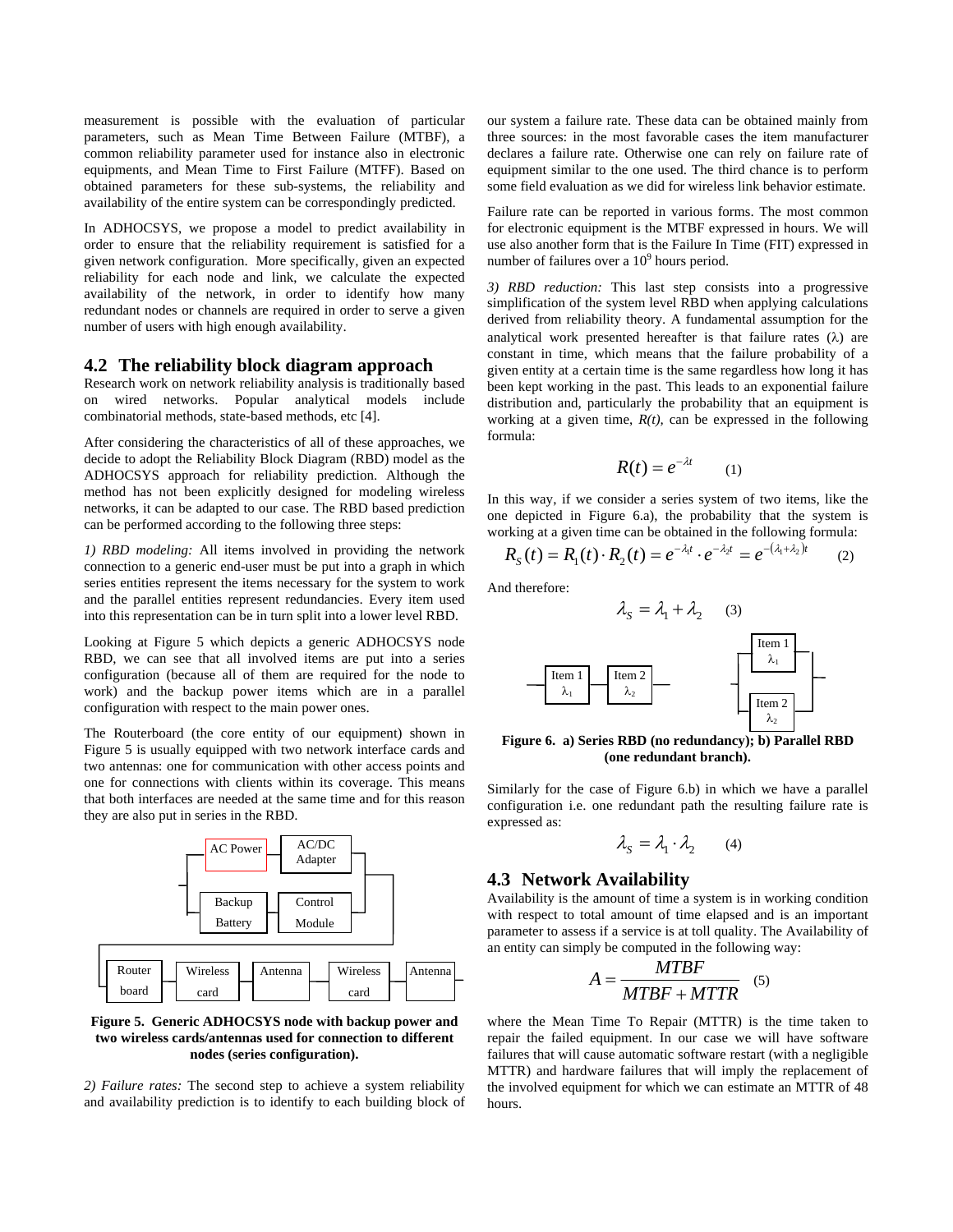

**Figure 7. Best scenario: 3 paths to the end user and multi-homing with 2 Internet Gateways.** 

# <span id="page-5-0"></span>**5. RELIABILITY CASE STUDY AND NUMERICAL RESULTS**

In this section, we apply the reliability analysis and availability model presented above to a few cases and present the numerical results for these cases.

### **5.1 Nodes and Network RBD**

The RBD at the network level will have the above described nodes RBD among its constituting blocks. Other blocks such as power supply and wireless links are also considered in this section.

The node power supply will be constituted by an AC source with relevant power adapter and by a backup source constituted by a battery and control module. These last items are considered in parallel for the RBD purposes.

There are other possible node configurations that will lead to slightly different RBDs. In particular we can identify such cases as: Gateway Nodes with only one wireless Network Card and Antenna; and Photo Voltaic Nodes with a solar panel as the main power source and a Battery is needed for operation in night / overcast conditions which require all components in series, leading to worst reliability values.

#### <span id="page-5-1"></span>**5.2 Redundancy Scenarios**

In this study we are interested in evaluating trade-offs between service availability and costs. For this reason we have proposed several scenarios in which the end-users are served by different amount of redundant paths.

 In the following, we describe a few cases in order to further investigate the trade-offs, starting from the most complicated scenario discussed in [3], as illustrated in Figure 7. The other ones are progressively simpler and will be described briefly as follows.

*1) Best scenario:* In this case (Figure 7) an ordinary end-user is reached by 3 redundant paths, via two gateways. The main one is a 3-hop path that provides the fastest connection to the gateway. The second path is similar to the first one but with 4 hops, while the last one makes use of a Photo Voltaic Node. This implies the connection with a nearby no line-of- sight valley with available multi-homing.

*2) One short and one long path:* In this case there is a main path similar to the one of Scenario 1 and one redundant path with 8 hops, PV nodes and multi-homing.

*3) Typical scenario without multi-homing:* In this case we have the main path with 3 hops and one redundant path with 4 hops. There is only 1 gateway (multi-homing not available).

*4) Worst scenario:* In this case we have one path (with 3 hops) and no multi-homing.

One important assumption used in this work is that an ADHOCSYS network will be dimensioned for providing multimedia services (delay constrained services) but that, via a custom QoS implementation, precedence will be given to services that are less demanding in terms of throughput and real-timeliness such as web browsing and e-mail (delay tolerant services). In this way the 3 alternative paths of Figure 7 can be considered complete redundancy only for delay tolerant services and similarly the second path of Scenario 2) would not work for delay constrained services due to too many hops.

## **5.3 Failure Rate Prediction**

To further pursue the analysis, the failure rates for each element of the RBD are needed. These elements include antennas, cables, connectors, Routerboards, wireless cards, power source, Internet gateways and wireless channels. As mentioned earlier, these values in our study are either obtained directly from manufacturer data sheet, or derived from similar hardware data sheet. The failure rate for wireless links is obtained through a real-life test network installed by ADHOCSYS project partners, which gave us a result of 99.6% availability (i.e. about 6 minutes of channel unavailability each day). More concrete values about failure rates can be found in [\[3\]](#page-6-3) and [\[8\].](#page-6-19)

## **5.4 Numerical Results and Discussions**

Table 2 reports the availability results obtained for the various scenarios described in Subsection [5.2](#page-5-1) of this section. Afterwards each scenario is briefly discussed.

**Table 2. Availability results.** 

| Block                             | <b>Availability</b><br>$\lceil \% \rceil$ | <b>Availability</b><br>[Nines] |
|-----------------------------------|-------------------------------------------|--------------------------------|
| Best scenario                     | 99.997                                    |                                |
| One short and one long path       | 99.89                                     |                                |
| Typical scenario w/o multi-homing | 99.87                                     |                                |
| Worst scenario                    | 98                                        |                                |

*1) Best scenario:* This scenario delivers a 5-nines availability such as the one that most end-users associate with well established fixed services with AC power and traditional telephony. Probably the costs involved in providing such a high level of redundancy are not justifiable.

*2) One short and one long path:* 3-nines of availability would probably satisfy most users for a wireless service in a rural area. Possibly this is the best scenario for what concerns availability/costs ratio and it should be easier to implement than the previous one.

*3) Typical scenario without multi-homing:* If a suitable level of redundancy is implemented in an isolated ADHOCSYS network, it